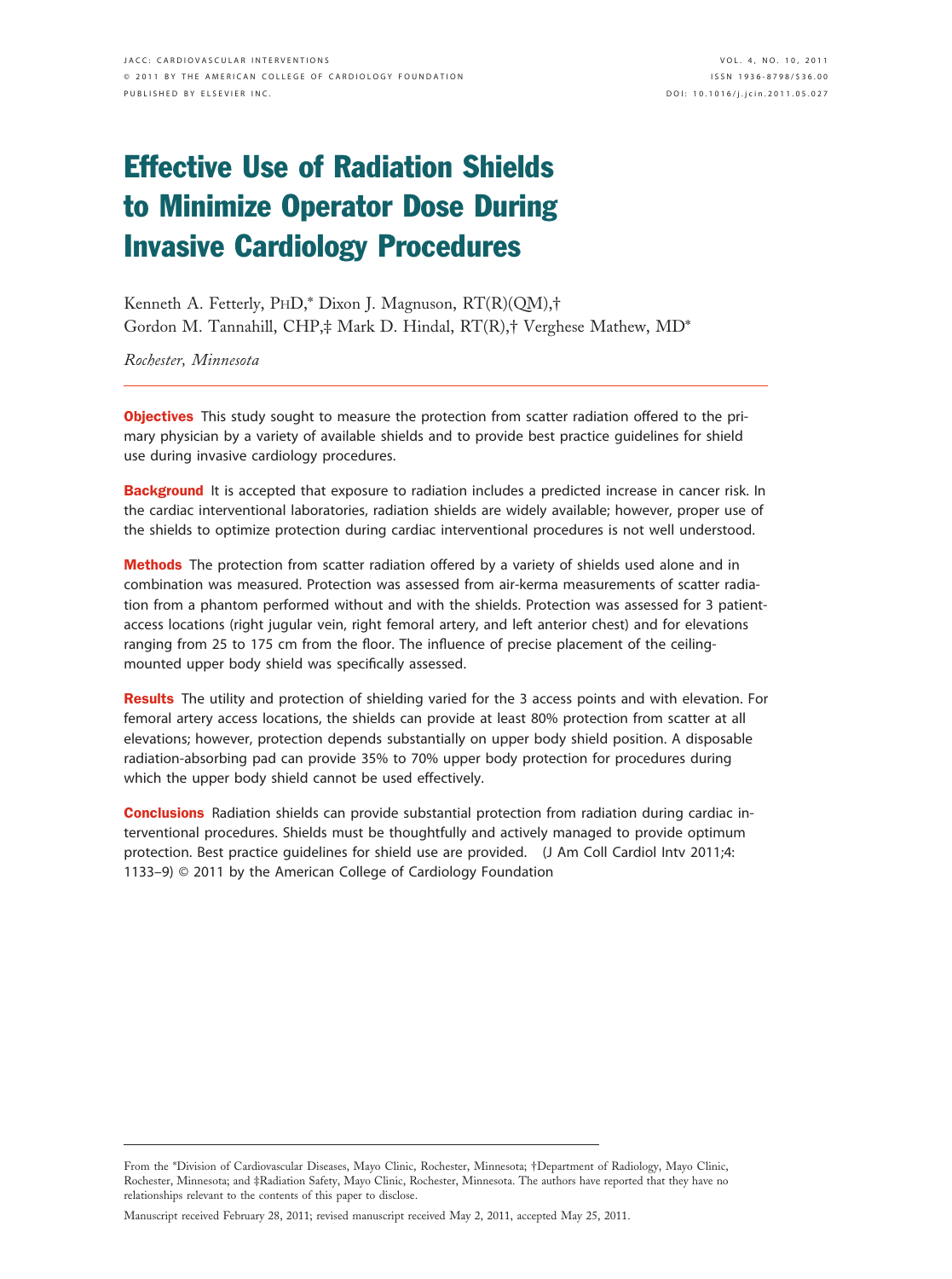X-ray radiation that interacts with patient tissue resulting in a change in direction (x-ray scatter) is the primary source of radiation exposure for workers in the cardiovascular interventional laboratory. It is widely accepted that exposure to even low radiation doses results in an increased cancer risk (1,2); therefore, international recommendations have been developed to maintain occupational radiation doses to permissible levels (3,4). To help minimize radiation dose, all persons working in interventional x-ray rooms are required to wear lead-equivalent radiation protection garments. Although these garments are effective at stopping radiation, a person's arms, head, and neck (without protective collar) are generally unprotected (5–8).

#### See page 1140

Of all cardiovascular laboratory personnel, the performing physician is subject to the highest radiation dose (9,10). This is readily explained by the relative proximity of the primary physician to the patient and x-ray beam. The purpose of this work was to assess the potential for various available radiation shields to enhance protection of physicians performing cardiac interventional procedures. This work is specifically applicable to invasive cardiology proce-

#### Abbreviations and Acronyms

 $LAT = left$  anterior thoracic  $RFA = right$  femoral artery  $RJV =$  right jugular vein

dures performed using right femoral artery (RFA), right jugular vein (RJV), or left anterior thoracic (LAT) (pacemaker implant) access points.

## **Methods**

As shown in Figure 1, shields investigated included a ceilingmounted upper body shield with a patient contour cutout, a detachable lower body shield that mounts to the side rail of the patient table, an accessory shield that extends vertically from the lower body shield, and a radiation-absorbing disposable pad (6,11–15). The influence of precise placement of the upper body shield was specifically investigated.

Scatter radiation was created by directing an x-ray beam on an anthropomorphic phantom (anteroposterior thickness: 21 cm) with an additional 10-cm Solid Water (Gammex Inc., Middleton, Wisconsin) buildup material included to achieve patient thickness typical of a large adult patient. The x-ray beam was produced by a clinical interventional x-ray system (Siemens Axiom Artis, Siemens Medical Systems, Erlangen, Germany). The phantom was placed directly on the patient support table, with the top of the table fixed at an elevation of 85 cm from the floor. The x-ray source to image receptor distance was 110 cm and the nominal x-ray beam field of view was 25 cm (diagonal) throughout. All measurements were performed using a straight posterior-anterior projection (6,12). For all measurements, the x-ray system automatically selected a peak

tube potential of 96 kV. The air-kerma (mGy) due to scatter during a 10-s cine acquisition was measured using a  $10 \times 5$ -1,800 cc ionization chamber in conjunction with a Radcal 9015 meter (Radcal Corporation, Monrovia, California).

As shown in Figure 2, x-ray scatter air-kerma measurements were acquired at 3 floor locations within the procedure room, corresponding to physician position for femoral artery, jugular vein, and LAT (pacemaker implant) access sites. Note that for jugular vein procedures, physicians in our laboratory routinely stand along the right side of the patient's head. At each floor location, air-kerma was measured at elevations ranging from 50 to 175 cm in 25-cm increments. Scatter intensity measurements were acquired first without and then with a radiation shield in place.

The 0.5-mm Pb equivalent upper body shield (PT6290/ 6272, Mavig, Munich, Germany) was mounted on a longitudinal ceiling rail system on the patient's right side of the patient table. The upper body shield includes "flexible radiation protective strips" at the bottom of the shield that conform to patient contour, thereby providing direct contact between the shield (with sterile cover) and the patient. The



Figure 1. Shields Investigated

**(a)** Upper body shield, **(b)** lower body shield, **(c)** accessory vertical extension, and **(d)** radiation-absorbing disposable pad.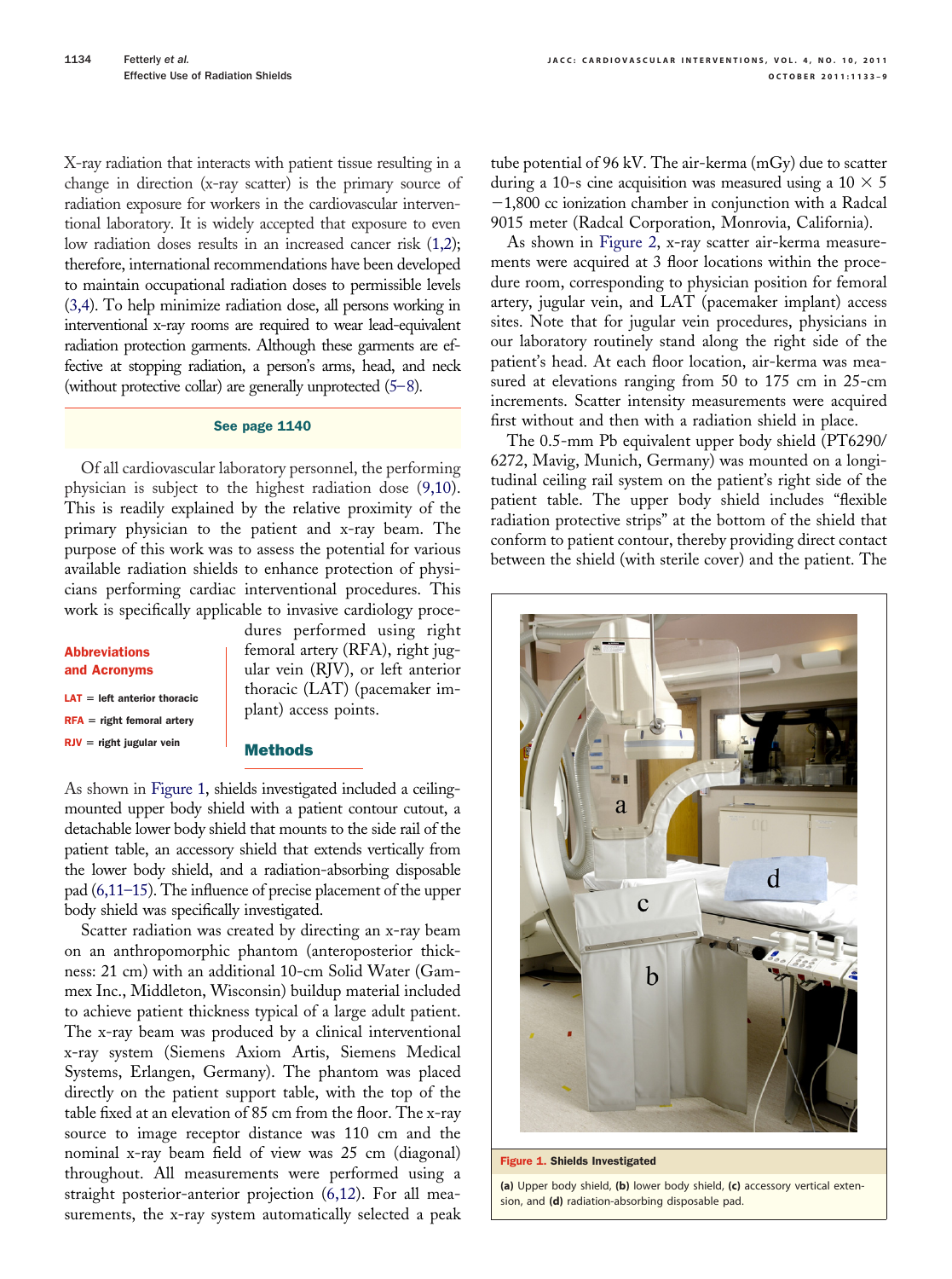

mechanical arm onto which the upper body shield is attached has 4 articulating joints that allow both wideranging and precise adjustment of the spatial location and relative angular orientation of the shield. For all measurements involving the upper body shield, the shield was oriented such that the planar surface of the shield was perpendicular to the patient head-foot orientation.

Because the upper body shield must be specifically placed by the physician and can be (and often is) moved during the procedure, the influence of precise placement of this shield with respect to the x-ray beam and the patient (phantom) was measured. Protection offered by the ceiling shield was measured with the shield placed in 4 positions. Position of the upper body shield will be specified as the distance offset (in centimeters) from both the femoral access point in the headfoot orientation and from the anterior and right surfaces of the patient. For femoral artery access procedures, the furthest practical distance from the x-ray beam that the upper body shield can be placed is determined by the anatomical location of the femoral access point. In Figure 3, position e is just cephalad from the femoral access point and 34 cm from the x-ray beam central axis. The shield was also positioned 20 cm cephalad from the femoral access point (5 cm caudad from the detector housing) (Fig. 3, positions g and h). Finally, protection offered by the upper body shield was also measured with

the shield offset from the phantom by 5 cm in both the anterior and lateral directions (Fig. 3, positions f and h).

When assessing the lower body shield (UT60) with detachable vertical extension for the femoral artery access point, the mechanical support arm for the apron was attached to the standard table rail on the patient right side and extended tableside toward the head of the table (Fig. 1). With this mounting system, the table apron could be expected to offer no protection for physicians standing at or near the patient's head, as is the case for both jugular vein and LAT access points. For these access points, the lower body shield was mounted to an accessory rail attached to the head of the table (Fig. 4). Also, our experience is that the manufacturer-provided vertical extension is too tall (35 cm), so it interferes with physician access to the patient and also with the upper body shield. Therefore, we have modified the vertical extension so that it extends 25 cm above the lower body shield support arm. Finally, the vertical extension impedes physician access to the jugular vein and anterior thoracic access points and therefore was not included for these locations.

Radiation-absorbing disposable pad models 5300-Y, 5500-O, and 5100-O (WorldWide Innovations and Technologies Inc., Kansas City, Kansas) were used for femoral artery, jugular vein, and left anterior chest access, respectively. For all access points, the pad was positioned to maximize radiation protection for the physician's upper body while still allowing unimpeded physician access to the vascular access point in such a way that the pad would not interfere with the primary x-ray beam (Fig. 4).

Others have shown that scatter dose rate is proportional to patient skin dose rate (7). Because the shape of the phantom does not accurately reflect that of a real patient (let alone a range of patients), the magnitude of the scatter measurements cannot be considered to accurately reflect clinical practice. However, the relative radiation protection offered by the shields can reasonably be expected to be independent of the shape of the phantom. Shield performance was measured as the fraction of scatter radiation that transmits through or around it. Preliminary measurements demonstrated that the combined influence of multiple shields could be estimated by multiplication of the transmission factors of individual shields. Shield performance is reported as the percentage of scattered x-ray air-kerma that is absorbed by the shield(s) or the relative protection from scatter radiation.

#### **Results**

Select repeat measurements indicate that protection from scatter radiation measurements have an uncertainty of  $\leq 4\%$ . Figure 5 demonstrates the influence of upper body shield placement on scatter transmission. From Figure 5, it is apparent that the best protection from scatter radiation occurs when the upper body shield is tight to the patient body and positioned just cephalad from the femoral access (point e). At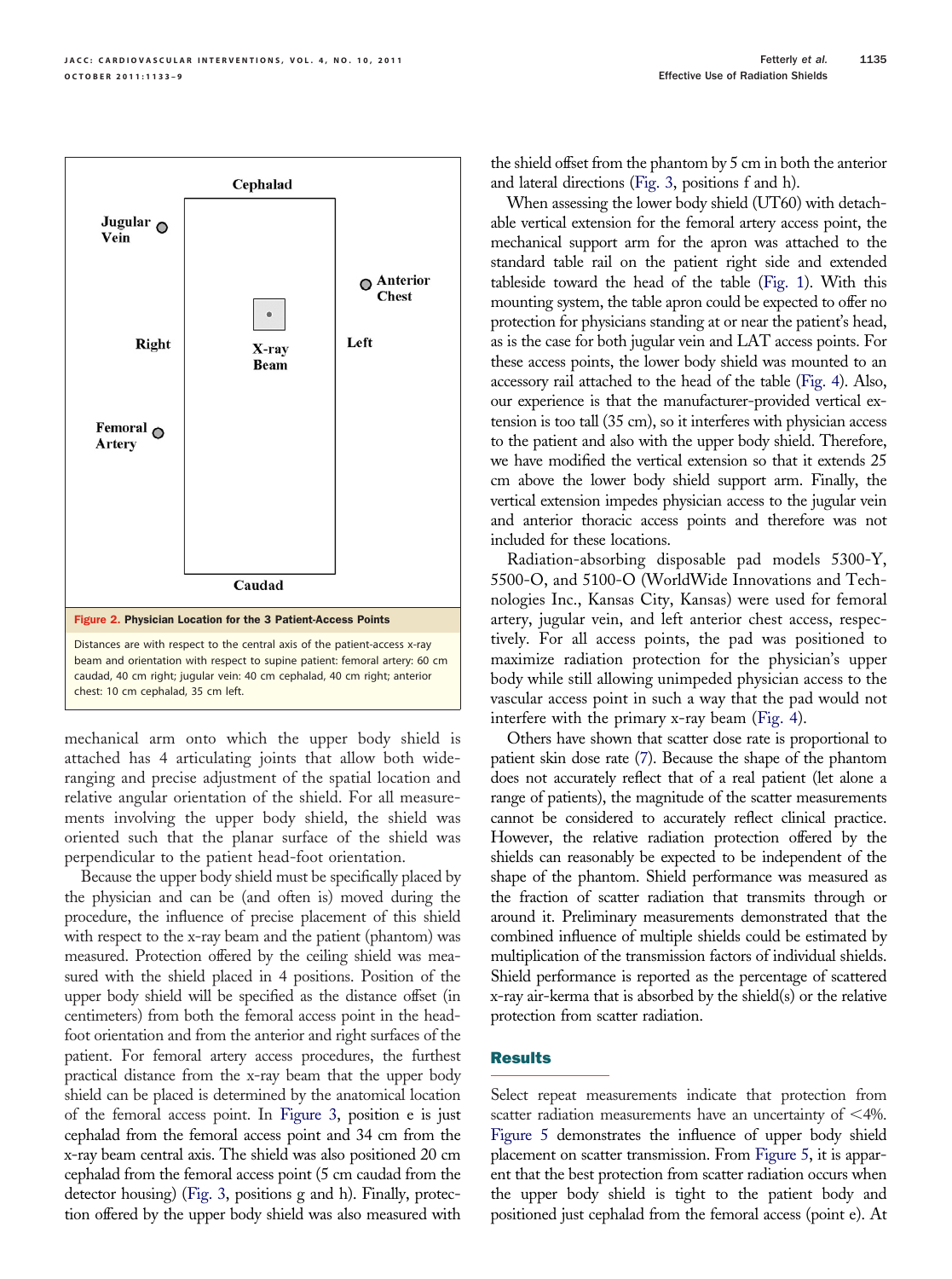Figure 3. Upper Body Shield Positions for Which Protection Was Measured Point e is tight to the patient body and just cephalad from the femoral access point.

this position, upper body protection (125 to 175 cm) is at least 80%. Middle (75 to 125 cm) and upper body protection is compromised when the shield is offset 5 cm from the patient body (points f and h) and when the shield is positioned 20 cm cephalad from the femoral access point (points g and h). As might be expected, the upper body shield provides essentially no lower body ( $\leq$ 75 cm) protection ( $\leq$ 10%).

Figure 6 demonstrates the protection from scatter radiation provided by various shields that can be incorporated during RFA access procedures. Protection offered by the optimally placed upper body shield is replicated from Figure 5. As expected, the lower body shield provides good lower body protection (>90%), poor middle body protection (<30%), and essentially no upper body protection  $(<5\%)$ . The accessory vertical extension provides additional protection (25% to 90%) in the elevation range of 100 to 150 cm. The disposable pad can provide moderate protection of the upper body (55% to 70%). Also depicted in Figure 6 is the predicted protection provided by a combination of the table apron with vertical extension and the upper body shield. The combined influence of these shields results in at least 80% protection at all elevations and 90% protection for elevations below 150 cm.

Figure 7 demonstrates scatter protection provided by the various shields for the RJV access location. As expected, the lower body shield provides excellent lower body protection  $(>90%)$  but effectively no upper body protection  $(<5%)$ . Similar to femoral artery access, the disposable pad offers no lower body protection but does provide modest upper body protection (55% to 70%).

Figure 8 demonstrates the protection offered by the various shields for the LAT access location. For this access location, the lower body shield can provide excellent lower body protection  $(>90%)$  and the radiation absorbing towel can provide modest upper body protection (45% to 60%).

### **Discussion**

Multiple radiation shields, used alone or in concert, can provide effective operator protection when used appropriately. Operators should be cognizant of the fact that operator radiation exposure depends on several factors; importantly, the portion of the operator's body (lower to upper body) in question and the patient access site. Radiation shields may be used in a judicious manner in this context. A major finding of this work is that the upper body protection provided by the ceiling-mounted upper body shield is highly dependent on precise positioning (Table 1). Protection provided by the upper body shield is substantially compromised if the shield is not thoughtfully and precisely positioned. To achieve maximum protection from the upper body shield, it must be positioned just cephalad to the femoral access point and with the patient cutout contour tight to the patient surface (Fig. 3, point e). Note that conventional wisdom is that shields should be placed close to the source of radiation to maximize the size of the protective "radiation shadow" of the shield. Properly positioning the upper body shield requires the opposite mindset. The upper body shield should be located relatively far from the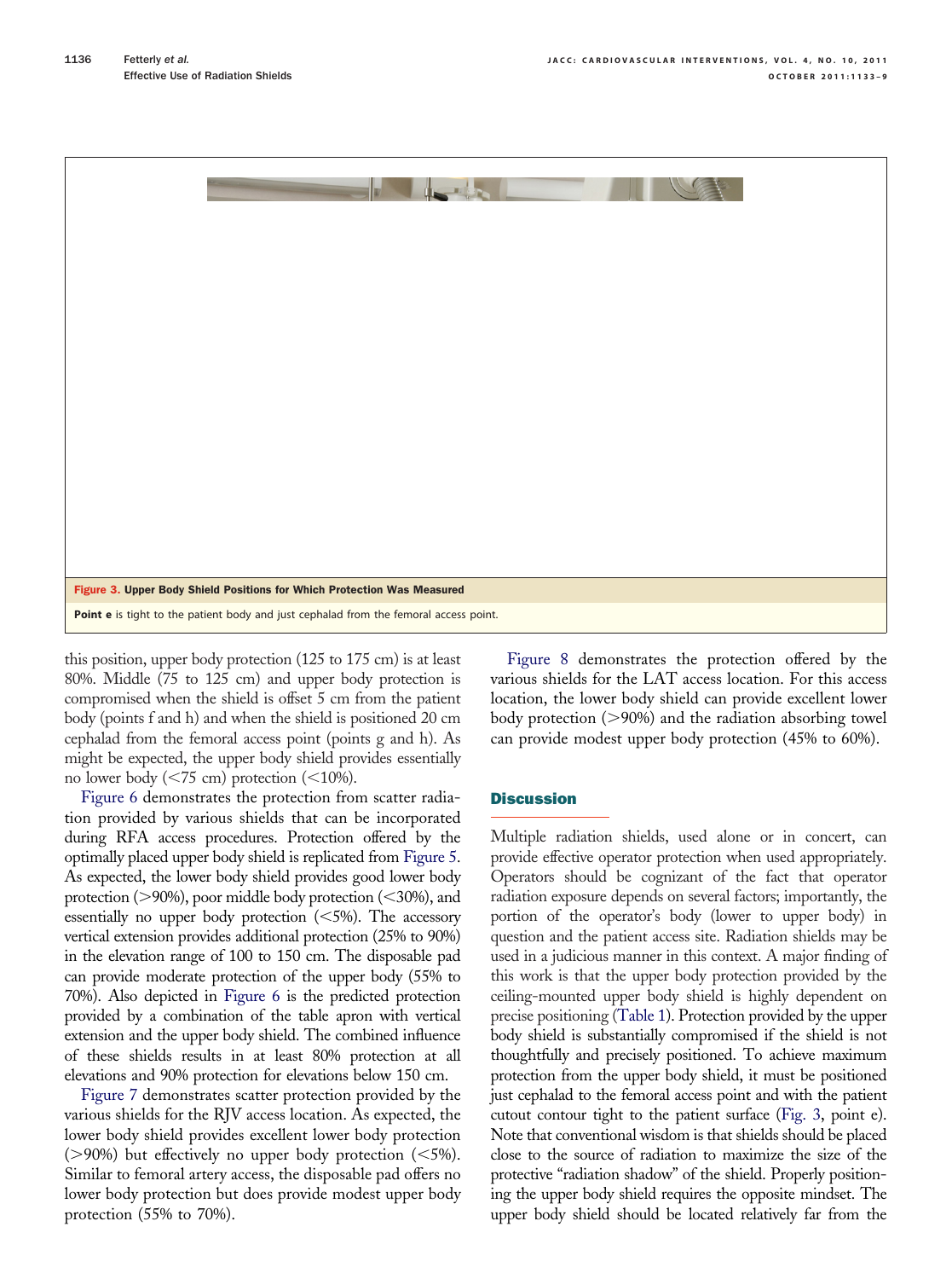

Lower body shield attached to accessory rail mounted on the table. Radiation-absorbing disposable pad is positioned to maximize physician upper body protection yet avoid interfering with access to the patient or with the primary x-ray beam.

scatter source and close to the physician to minimize the effective size of the gap in protection that is created by the patient contour cutout. This gap is accentuated by moving the shield away from the patient surface or further cephalad from the femoral access point. Use of accessory soft extensions along the bottom edge of the upper body shield helps to maintain contact between the patient and shield, thereby minimizing the amount of scatter directed toward the physician. To maintain effective protection during procedures, the upper body shield requires continual repositioning when the patient table height is adjusted, when the table is moved longitudinally or laterally, or when it must be moved to avoid collision with the x-ray system for steep caudal angles.

For femoral artery access, the lower body shield with the vertical extension can and should be routinely used to minimize radiation dose to the physician's lower and middle body. Used in combination with protective garments, the lower body shield will result in a minimal radiation dose to the lower body. For the femoral artery access location, the disposable radiation-absorbing pad can provide modest



upper body protection in conditions that prevent effective use of the upper body shield.

For radial artery access procedures, the physician Figure 4. Shield Positioning for Left Anterior Chest Access<br>stands at a location that is similar to that for femoral



Figure 6. Protection From Scatter Radiation Offered by Various Shields for Right Femoral Access Procedures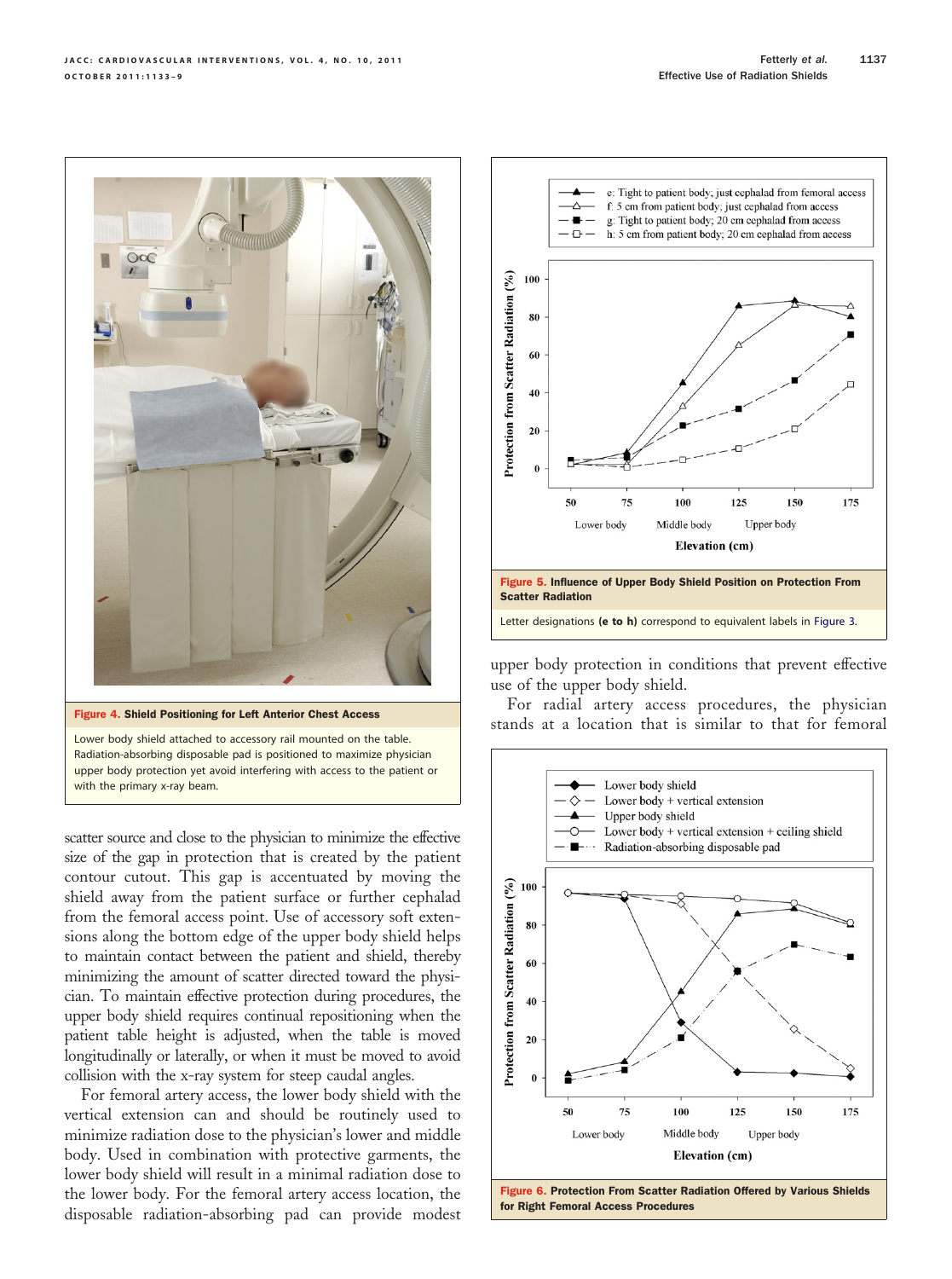

artery access procedures. Therefore, protection for radial artery access procedures can be inferred from measurements for femoral artery access. For radial artery access procedures, the lower body shield can and should be routinely used. Whether the vertical extension from the table drape can be used ultimately depends on the structure and placement of the patient arm board, but it is expected to be of limited practical use. Further, radial artery access does not lend itself well to typical placement of the upper body shield, although it can often be creatively positioned to provide protection for at least a portion of most procedures. Especially given that the frequency of radial artery access procedures is increasing, there is a need for novel radiation protection devices to be used for radial artery access procedures (16,17).

For the RJV and LAT access locations, an accessory rail mounting system attached to the head of the table allows use of the lower body shield for improved lower body radiation protection. The vertical extension to the lower body shield tends to impede patient access and, therefore, is generally not useful. For both the jugular vein and anterior thoracic access locations, a disposable pad could be used to provide at least some upper body protection (18).

Even though radiation protection shields are widely available in cardiovascular procedure rooms, these shields require active management to be of any useful consequence. Of the shields described here, only the lower body shield used for RFA access can be considered a standard implementation. All other shields and uses require accessory mounting systems (table head mount of lower body shield) and/or active pre-procedure and intraprocedure management (upper body shield, vertical extension from lower body shield, disposable towel).

**Study limitations.** Certainly, the clinical use of radiation and practice of radiation protection is spatially and temporally complex. Recognized limitations of this work include that only a posterior-anterior x-ray projection was used and that only the radiation protection offered to the primary operator at a fixed location was specifically measured. A wide range of x-ray system gantry angles are used in invasive cardiology procedures. It is well known that the angular scatter distribution is not uniform and that absolute scatter intensity is greatest in the direction back toward the x-ray tube and least in direction forward to the x-ray detector (19). However, others have reported that the relative protection offered by shields is largely independent of the angle of incidence of the primary beam (6,12). So although scatter radiation dose rate is highly dependent on x-ray beam angle, optimal use of radiation shields is not. In practice, the spatial relationship between the source of x-ray scatter, radiation shields, and primary physician may vary between patients and even during a procedure on a single patient. Shields need to be thoughtfully positioned to accommodate this variability. Also, procedures performed in the cardiac interventional laboratory increasingly involve treatment of abdominal and peripheral vessels. This work provides no specific recommendation for protection for this type of procedure. Given the complexities of clinical implementation, specific investigation of the potential for the findings and recommendations of this work to affect real-world radiation dose to physician operators is warranted.



Figure 8. Scatter Transmission Fraction of Radiation Protection Shields Used for Left Anterior Thoracic Procedures